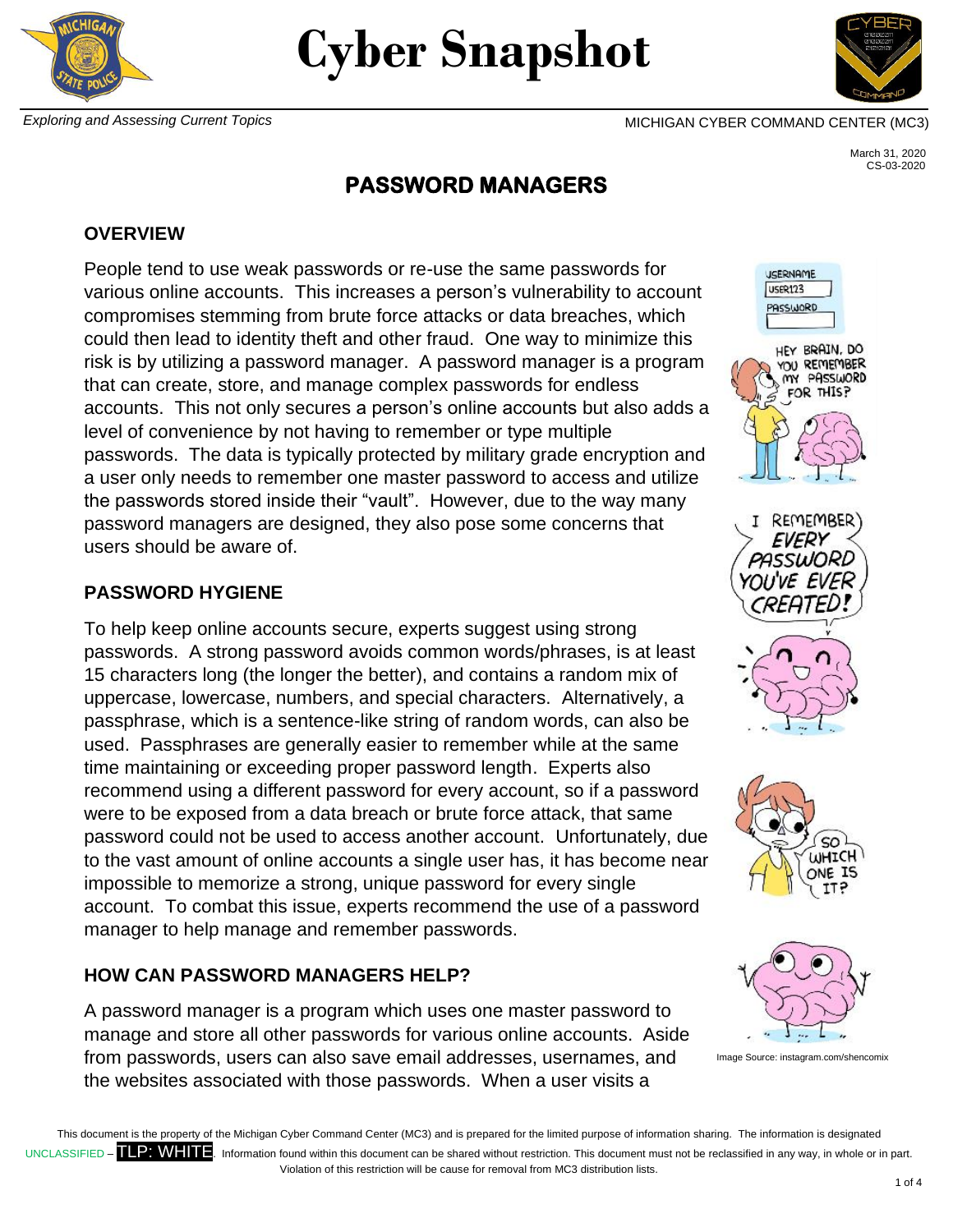



*Exploring and Assessing Current Topics* MICHIGAN CYBER COMMAND CENTER (MC3)

website, the password manager detects which online service is being accessed and prompts the user for their master password. Once entered, the password manager then displays the available credentials for that website and then populates the credentials into the sign-in form. On top of the convenience provided, this feature also helps prevent users from entering their credentials into a spoofed website meant to phish the user's credentials. Aside from credentials, password managers can also assist with securely storing credit card information, personally identifiable information, and secure notes. This provides the opportunity to store sensitive information encrypted, instead of using an insecure method such as a text-based document, spreadsheet, or note.

Many password managers come with a password generator, which will create randomly generated passwords or passphrases that can be used to secure a user's online accounts. A different randomly generated password (as many characters long as the website allows) should be used for each online account. Additionally, some password managers can check a user's accounts for re-used passwords, credentials exposed in data breaches, and overall password strength.

A password manager is most secure when a user's passwords are only stored encrypted on a user's local device. However, many password managers offer encrypted storage of a user's credentials on both a user's device and in the cloud so the user's credentials can sync and be available across multiple devices and via an online portal. When using a password manager that utilizes cloud storage, it is important to ensure that the password manager is practicing "zero-knowledge". With zero-knowledge implemented, the company never knows or stores a user's master password and therefore does not have the key to

salesforce **New Password** ⊕ Last Pass ...  $\circledR$ **GENERATE PASSWORD** n a d4dx1a!Rb\*li **SHOW HISTORY** Password length Uppercase  $12$ Lowercase Numbers Easy to say <sup>O</sup> Symbols Easy to read <sup>O</sup> All characters @ **HIDE OPTIONS FILL PASSWORD** 

Image Source: lastpass.com

decrypt the user's data. Even if a password manager's servers were to become compromised, the data would be encrypted with the user's strong, unique master password and therefore render the data useless to the malicious actor.

There are many password managers that are built for and can sync across mobile phones (iOS and Android), computers (Windows, Mac, and Linux), internet browsers, and online portals. Some popular password managers include LastPass, 1Password, Dashlane, KeePass, and Bitwarden. Many offer free versions, as well as paid or premium versions that come with additional features such as; unlimited account entries, unlimited device syncing, family/business plans, password sharing, automatic password reset of compromised accounts, dark web monitoring, encrypted file storage, backups, and various other features. It is

This document is the property of the Michigan Cyber Command Center (MC3) and is prepared for the limited purpose of information sharing. The information is designated UNCLASSIFIED – **TLP: WHITE**. Information found within this document can be shared without restriction. This document must not be reclassified in any way, in whole or in part. Violation of this restriction will be cause for removal from MC3 distribution lists.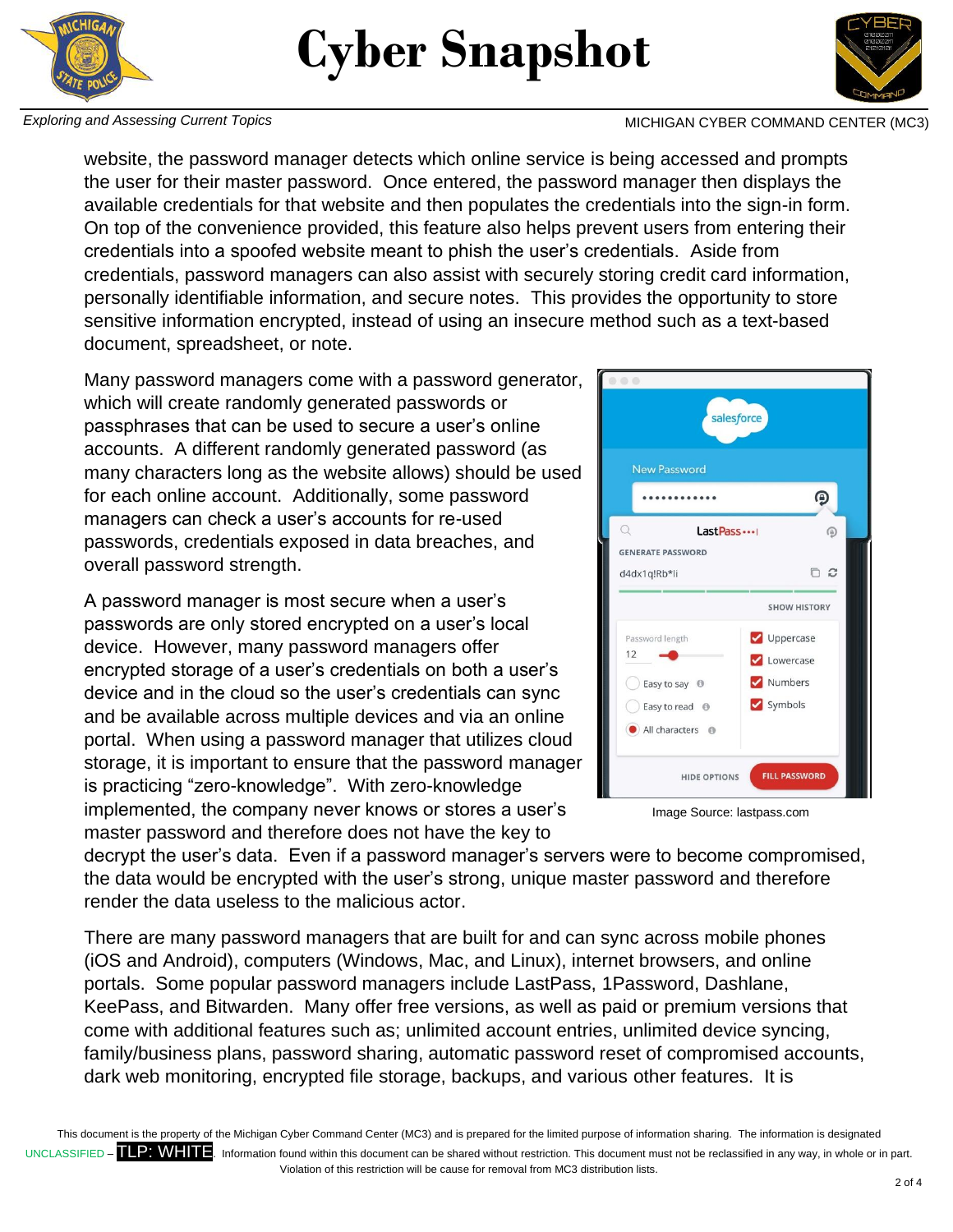



**Exploring and Assessing Current Topics** MICHIGAN CYBER COMMAND CENTER (MC3)

recommended users conduct thorough research on multiple password managers before ultimately settling on the one that best meets their needs.

Web browsers such as Safari, Chrome, Firefox, and Edge have built-in password managers. While these password managers may seem convenient, they are not as secure as a dedicated password manager and lack several of the features mentioned above, and therefore are not recommended.

### **PASSWORD MANAGER – CONCERNS AND CONSIDERATIONS**

While there are many benefits to using a password manager, users must also be aware of the various risks posed by these programs. When using a password manager, all passwords are protected by one master password. While this is good in the sense that only one strong, unique password needs to be remembered, it also means that if a user forgets or loses their master password, they will lose access to all online accounts managed by the password manager. Due to the zero-knowledge concept that many password managers exercise, a password manager company will not be able to reset a user's password. Therefore, it is recommended that the master password is written down and secured in a safe, offline location until it is permanently committed to memory. Additionally, a password manager may provide a user with a recovery phrase/key that can be used in the event of a forgotten/lost password. If provided with this, it is also important to document it and store it in a safe, offline location.

If a user chooses to utilize a password manager that only stores encrypted data locally on their primary device, they could lose access to all their passwords if that device is lost, damaged, or stolen. Because of this, encrypted backups of the data are highly encouraged and should be stored on a separate device in a secure location.

A master password should not be used anywhere else. If this same password is used elsewhere and then exposed in a data breach, a malicious actor could use those same credentials to access a user's password manager account, and subsequently all their passwords. For added security, it is recommended that some form of multi-factor authentication (MFA) be placed on the password manager. Common forms of MFA include receiving a one-time PIN (OTP) code sent via text message or obtaining a OTP code from an authenticator application, such as Authy, Google Authenticator, or Microsoft Authenticator. However, users should be aware that losing access to their device that receives these OTP codes could prevent them from obtaining these codes and subsequently cause them to lose access to their password manager account if MFA is enabled.